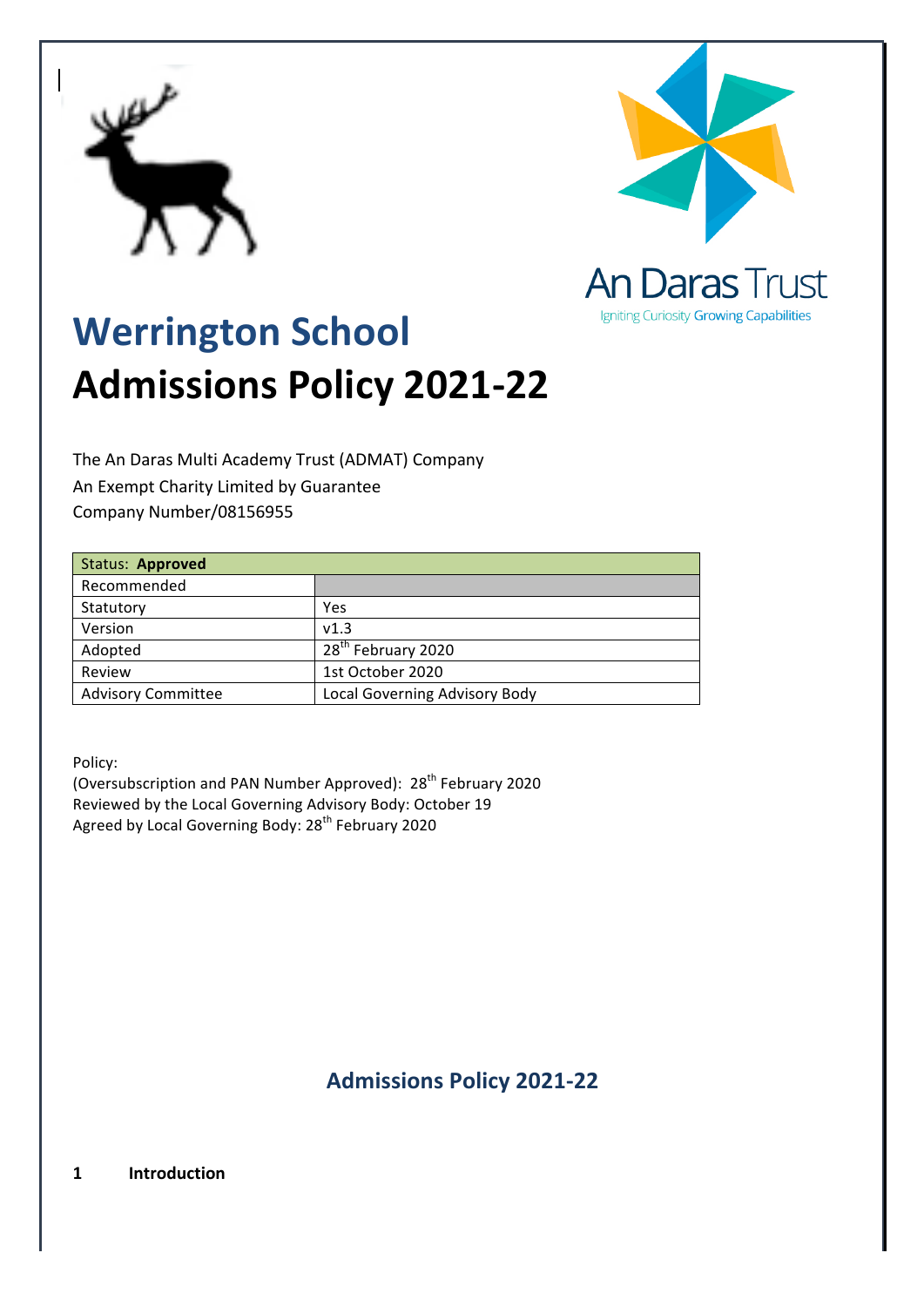- 1.1 Our Local Governing Body /Board of Directors are the Admission Authority for the academies within the An Daras Multi Academy Trust. They set the Admissions Policy for individual member academies. All decisions regarding the admission of children into member academies are made by a committee consisting of the Local Governing Body and Board of Directors. In determining the Admissions Policy the member academies and the An Daras Trust comply with current legislation.
- 1.2 Our Local Governing Body and Board of Directors applies the regulations on admissions fairly and equally to all those who wish to attend this academy. The School Standards and Framework Act 1998 introduced a new framework for school admissions as of September 2000. This was later revised in the Education Act of 2002. Our Admissions policy conforms to the regulations that are set out in that Act and are further explained in the statutory School Admissions Code of Practice and the statutory Appeals Code of Practice. These were revised in January 2003 and come into force in September 2004. In writing this policy we have taken into account the Department for Education's latest Admission Code which came into effect from 2014. Admissions Code 2014 can be viewed at: www.gov.uk/government/publications/school-admissions-code--2
- 1.3 This document sets out to clearly state the following regarding admission to Werrington School (Note the two terms 'academy' and 'school' are interchangeable in this document):
	- Admission criteria in the event of over subscription.
	- The method of applying and the way in which the application will be handled.
- 1.4 Throughout this document the following definitions apply:
	- **"Parent"** is defined as the parent/s or guardians of the child.
	- "Brother/sister/sibling" is defined as children aged 4 to 16, living in the same family unit who has at least one natural or adoptive parent in common, living at the same address or different address. Children living permanently in the same household at the same address where their parents are married or live as partners would be counted as siblings, regardless of their actual relationship to each other. To qualify as a sibling a child must be on roll of the school in question at the date of application, allocation and admission.
	- "Multiple birth siblings" are defined as twins, triplets etc. Where applications are received on behalf of multiple birth siblings or siblings whose date of birth place them in the same chronological year group every effort will be made to offer places at the academy, which may mean allocating places above the Published Admission Number (PAN) where that is possible
		- "Child in Care"/"Children who were previously in care" is also referred to as a "looked after child" who is (a) in the care of a local authority, or (b) being provided with accommodation by a local authority in the exercise of their social services functions (see the definition in Section 22(1) of the Children Act 1989) (c) has previously been a looked after child. An adoption order is an order under Section 46 of the Adoption and Children Act 2002. A 'child arrangement order' is an order settling the arrangements to be made as to the person with whom the child is to live under Section 8 of the Children Act 1989. Section 14A of the Children Act 1989 defines a 'special guardianship order' as an order appointing one or more individuals to be a child's special guardian (or special guardians). A child is regarded as having been in state care outside of England if they were in the care of or were accommodated by a public authority, a religious organisation, or any other provider of care whose sole or main purpose is to benefit society (see Section 23ZZA (8) of the Children Act 1989 (Inserted by Section 4 of the Children and Social Work Act 2017)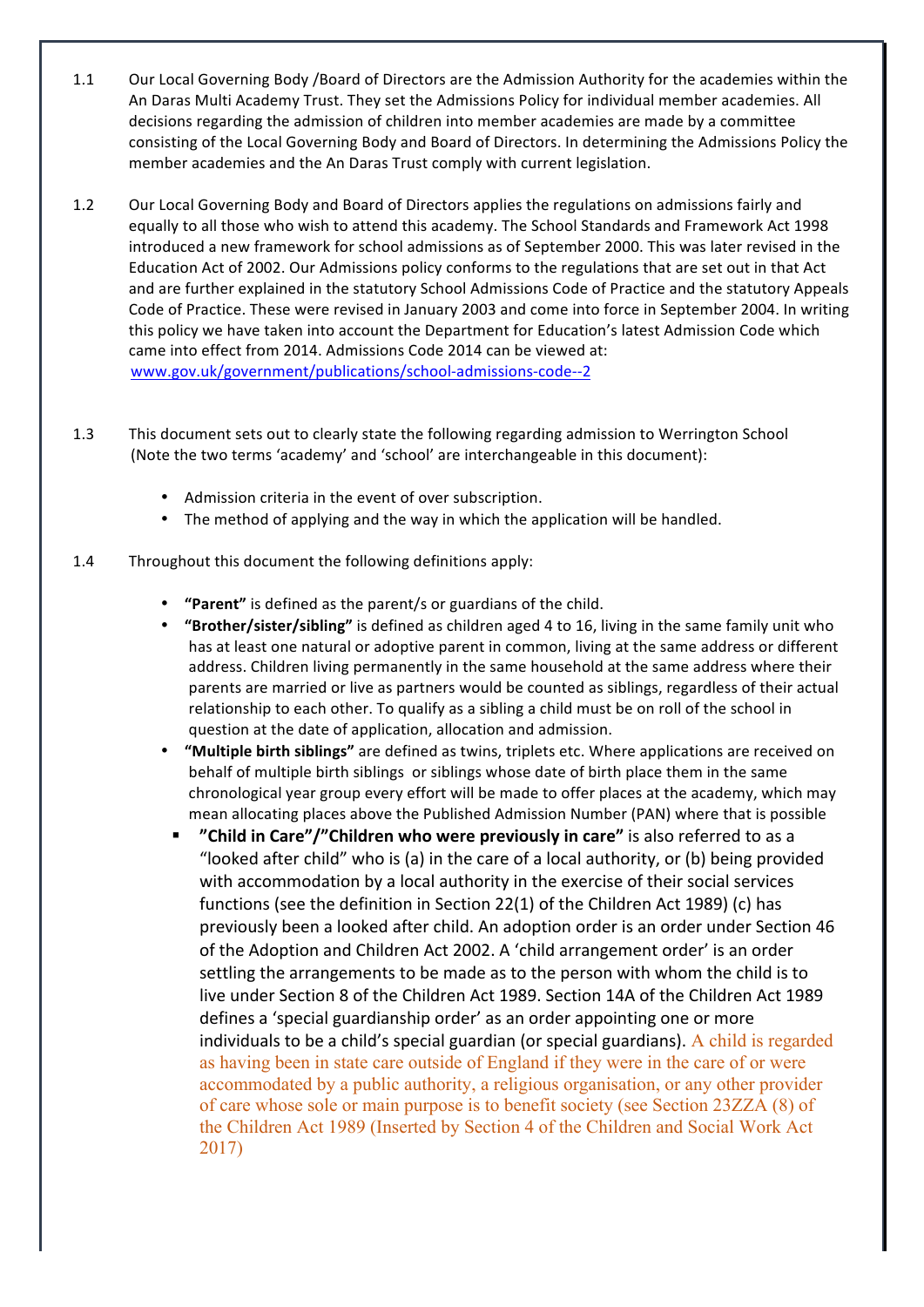- •
- "Home address" is defined as the address of the adult/s with parental responsibility with which the child normally lives. The home address is that which applies at the time of application. Where children spend time with parents at more than one address, the address used to allocate a school place will be the one at which the child is ordinarily resident. Where children spend equal time with both parents, the address used will be where the parent receives child benefit for the child and/or the child is resident for at least three nights per school week. Changes of address occurring shortly after application, but before offer of places, can normally be taken into account if notified in writing to the Local Authority Admissions Team or the individual academy directly. Places cannot be allocated on the basis of intended future changes of address, unless house moves have been confirmed through the exchange of contracts or the signing of a formal lease agreement. A temporary address will only be used for allocation purposes where no permanent address is available. Details on how the LA establishes a 'home address' can be found in the latest online admissions booklet at www.cornwall.gov.uk/admissions.
- **"Compulsory school age"** is defined as the age at which a child must start school when a child reaches the age of five he/she must start school in the term following his/her fifth birthday (unless educated otherwise).
- "Designated Area" is how Cornwall Council has divided Cornwall into geographical areas. Each of these areas is served by a specific primary school, or in some cases, groups of schools. These areas are termed "designated areas" (you may also have heard these areas referred to as "catchment" areas. The designated area used in Werrington's oversubscription criteria will be as defined by Cornwall council. Note: not all schools prioritise on the basis of designated area or use Cornwall Councils defined area, however, entitlement to home to school to school transport will still be based on these areas. Your designated school will not always be the one nearest to your home address. Maps are available for all designated areas online at www.cornwall.gov.uk/admissions or by calling the School Admissions Team on 0300 1234 101. If you are planning to move into the designated area of Werrington School, your application for a place for your child will not be given the priority accorded to designated area pupils without firm evidence of your new address and moving date, such as a copy of a signed and dated tenancy agreement or confirmation that contracts have been exchanged.
- "Unequivocal Professional Recommendation" applicants will only be considered under this criterion where the parent/carer can demonstrate that **only the** preferred school can meet the exceptional medical or social needs of the child, supported by a recommendation from, for example, a doctor, school medical officer, or educational psychologist. Such recommendations must be made in writing to the School Admissions Team and must give full supporting reasons. The admission authority will make the final decision on whether or not to accept an application under this criterion.
- "Tie-breakers" if any of the criteria for admission leave more children with an equal claim than place available, priority will be given to the child who lives nearer to the preferred school.
- "Final Tie -breaker" should the tie breakers still leave children with an equal claim because distances are the same, random allocation will be used to decide on priority. The academy will use the Local Authority Random Allocation Protocol (available on request).
- "LA" means Cornwall Local Authority. Contact details are School Admissions Team, New County Hall, Truro, TR1 3AY, schooladmissions@cornwall.gov.uk, Phone: 0300 1234 101.

#### **2 Aims**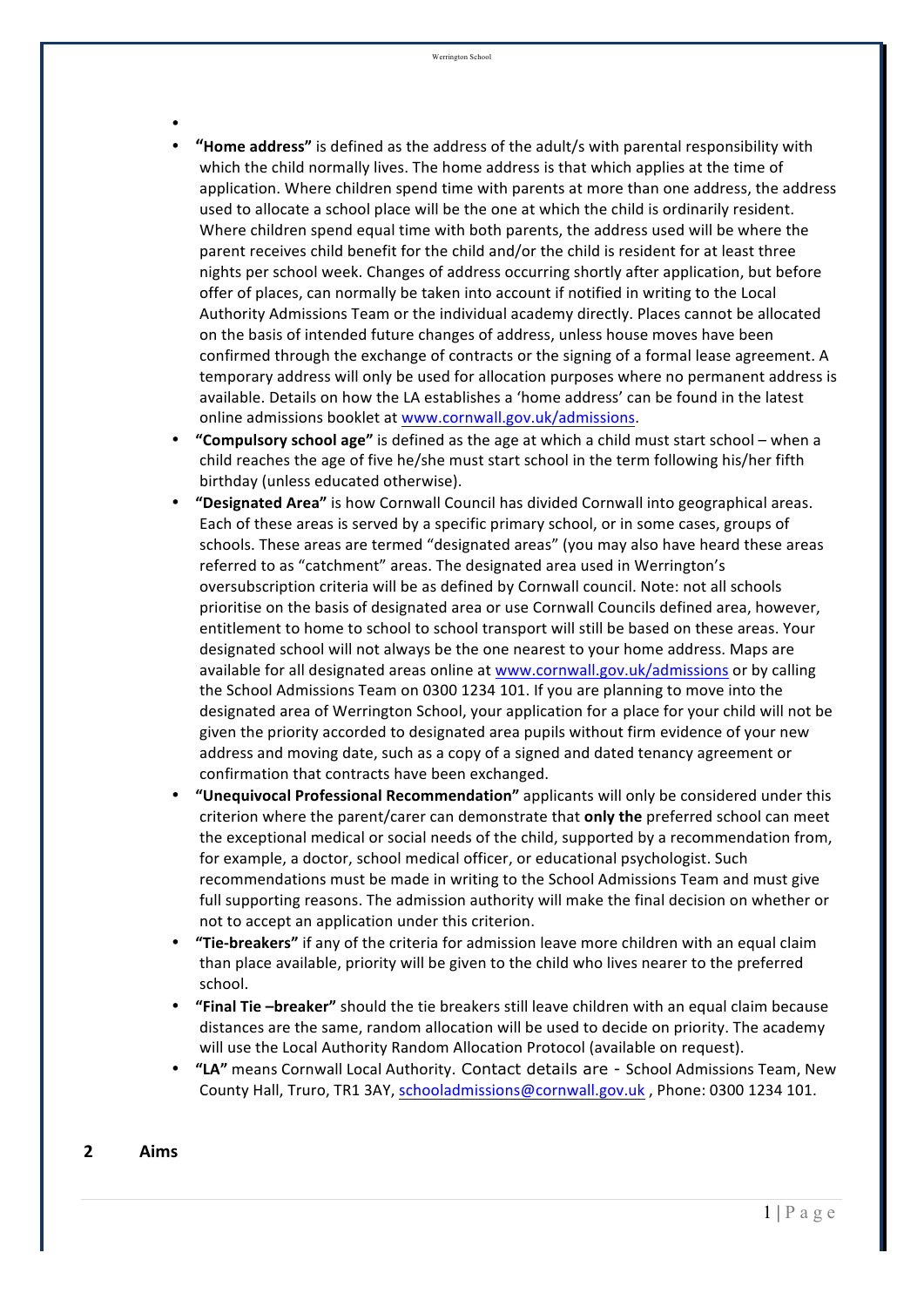- 2.1 Werrington School seeks to be an inclusive school, welcoming children from all backgrounds and abilities. This is reflected in the published individual academy "Vision and Aims" statement (found on the School website)
- 2.3 The only restriction placed on entry is that of number. If the number of children applying for entry exceeds the places available, the procedure set out below is used to determine whether a child is to be accepted or not. It is our wish for parents to find a place for their child at the school of their choice. However, this is not always possible, due to excess demand on the places available.
- 2.4 A child's level of ability is irrelevant to this academy's admissions policy.

## **3 How parents can apply for their child to be admitted to Werrington School**

- 3.1 Werrington School has been an academy since January 2016, and it determines the admission arrangements in agreement with the Local Authority. The application process for admissions into Reception Year (the initial year of entry), is coordinated by Cornwall Local Authority (LA) which acts on behalf of the Local Governing Body/Board of Directors). Parents should apply online at www.cornwall.gov.uk/admissions or submit a Cornwall Application Form available from Werrington School or from the LA Admissions Team no later than the national closing date. Offers of places will be issued by the LA on the published offer date. Late applications (those submitted after the national closing date) will also be processed by the LA Admissions Team.
- 3.2 Parents wishing to visit Werrington prior to submitting an application are welcome to do so. Visits are not interviews and do not affect any decision regarding the availability of a place. No interviews are held as part of our admissions process. All parents are advised to read the annual published LA Primary Admissions Booklet for Parents before submitting an application.
- 3.3 The annual LA Primary Admissions Booklet informs parents how to apply for a place at the school of their choice. Parents have a right to express their preference, but this does not, in itself, guarantee a place at that particular school. Over-subscription criteria are applied in the event of applications going over our agreed Planned Admission Number (PAN) for Werrington School of 10 pupils in a single year group. The Local Governing Body/Board of Directors agreed over-subscription criteria (in line with current LA maintained schools over-subscription criteria) for Werrington can be viewed in this document, in the annual LA Primary Admissions Booklet and online at the Cornwall County Council website.
- 3.4 In this area, children enter school at the start of the academic year in which they become five. There is one admission date per year, early in September (i.e. when the autumn term begins). In order to qualify for entry into Reception children must have reached the age of four by the  $31<sup>st</sup>$  August in that year. Therefore, parents who would like their child to be admitted to this academy during the year their child is five should ensure that they return the necessary application form to the LA by the national closing date.
- 3.5 Parents of pupils who are reception aged can request **deferred or part time entry until** their child is compulsory school age – see www.cornwall.gov.uk/admissions for more information. Parents considering this option need to make an appointment to discuss it further with the Head of School at the academy.
- 3.6 Parents of pupils who have deferred reception class entry and whose child becomes 5 in the summer period (defined as having a birth date from April  $1^{st}$  to August  $31^{st}$ ) will have the option to start their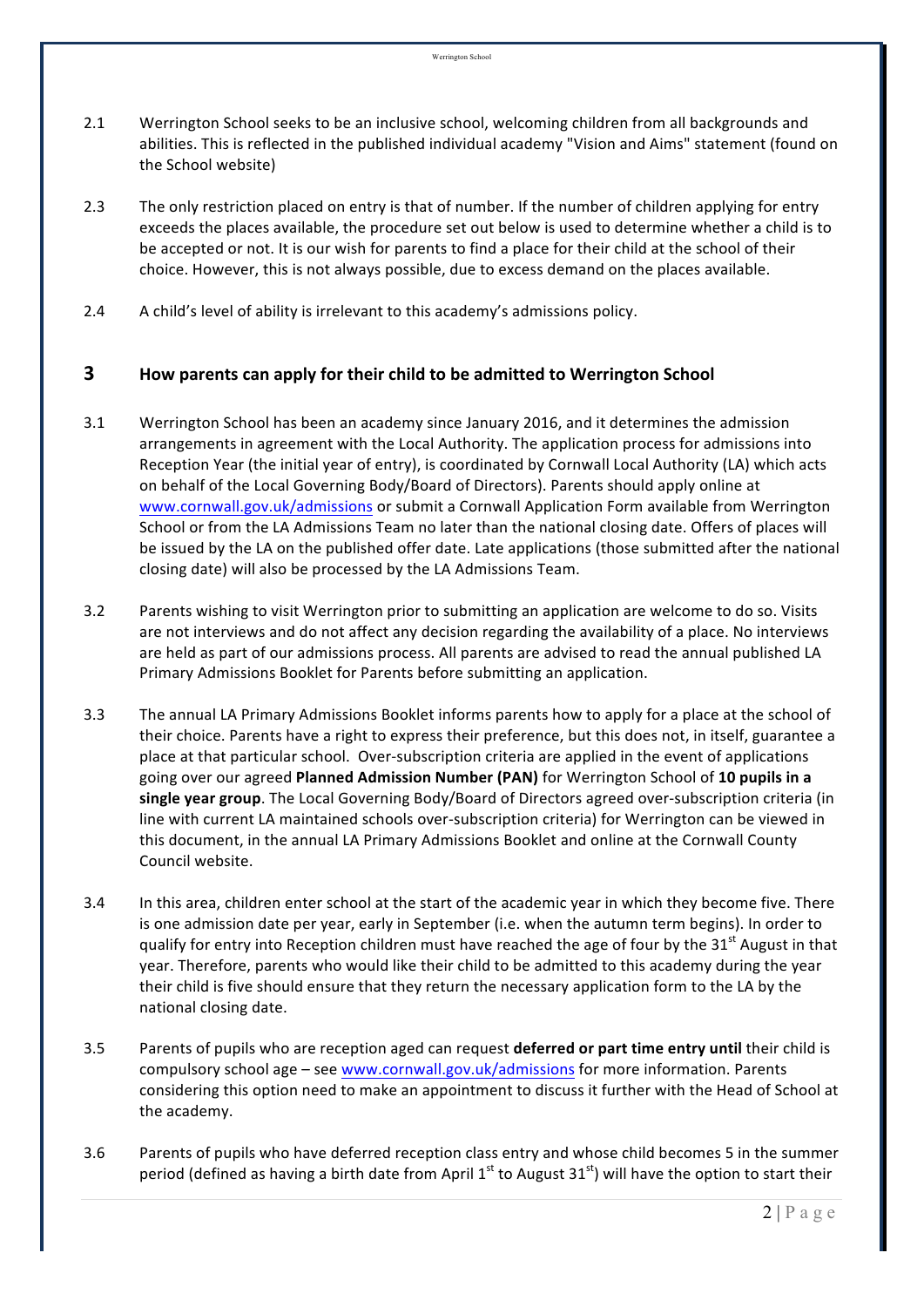Reception Year at aged 5 rather than go straight into Year 1. Parents need to contact the Head of School at the academy promptly to discuss this option.

- 3.7 In year admissions for children in year groups Reception through to Year 6 are arranged through parental application for a place to the LA (see the LA website for application forms). The academy itself does not determine the outcome of in year allocation decisions. Parents and the school will be notified by the LA if a place has been allocated at the academy. If the year group for which a place is being applied for already has 10 pupils then the request for a place will be refused.
- 3.8 The Admission Code 2014 requires us to state how requests for **placement outside the normal age** group can be made. Although most children will be admitted to the school with their own age group, from time to time parents seek places outside their normal age group for gifted and talented children or those who have experienced problems or missed part of the year, often due to ill health. While it would not normally be appropriate for a child to be placed in a year group that is not concurrent with their chronological age, the school will consider these requests carefully, and will make a decision based on the particular circumstances of each case – see Section 7 below for further information.
- 3.9 If your child has an Education, Health and Care Plan (EHC Plan) you do not need to complete an application form as a school place will be identified through a separate process. Please contact the SEN Assessment and Provision Team for more information: Tel: 01872 324242 Email: specialeducation@cornwall.gov.uk However, if a request has been made for an EHC needs assessment for your child, or your child is

currently being assessed to decide whether an EHC Plan is necessary, you will need to make an application using the normal process.

The process for SEN admissions can be found in the Local Authority's Local Offer: www.supportincornwall.org.uk

# **4 Priority Criteria**

- 4.1 Children who have an Education, Health and Care Plan that names the academy must be admitted. Note children with an education, Health and Care Plan that does not name Werrington School will be referred to the Individual Needs Team at the LA to determine an appropriate place.
- 4.2 The following priority order will be used to decide which children should occupy any vacant places, after the admission of pupils with an Education, Health and Care Plan where the academy is named in the plan:
	- **(1) Children in care or who were in care** but immediately after being in care became subject to an adoption, Child Arrangement or special guardianship order including those who appear (to the admission authority) to have been in state care outside of England and ceased to be in care as a result of being adopted.
	- **(2) Children who live in the designated area** of the academy or whose parents can provide evidence at the time of making the application that they will be living in the designated area of the preferred academy by the date from which admission is required.

If there are more designated area children wanting places at a school than there are places available, criteria 3 to 5 below will be used to decide which of these children should have priority for admission. If there are still places available after all the designated area children have been allocated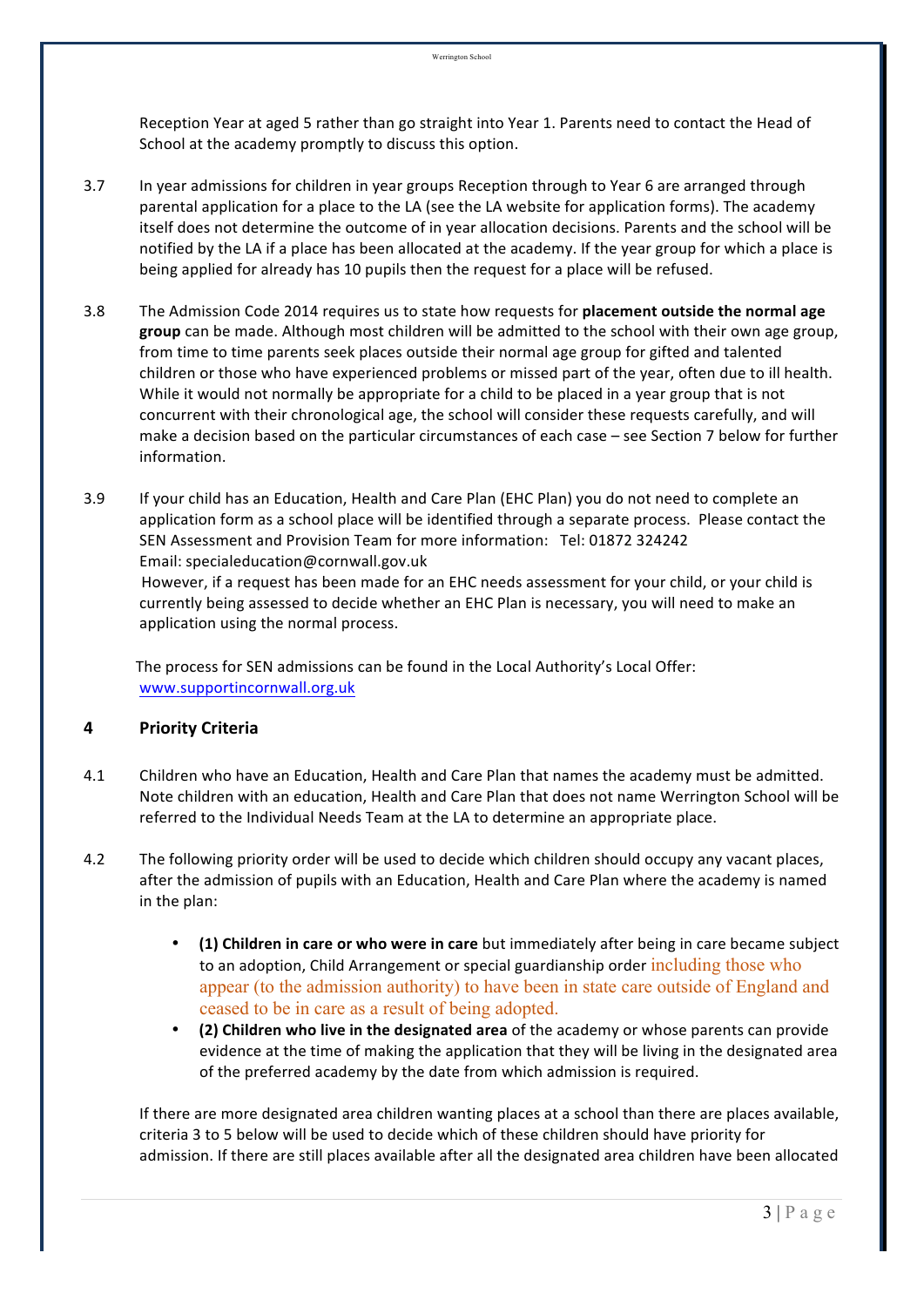places, criteria 3 to 5 will be used to decide which of the remaining children should have priority for spare places.

- **(3) Children with an unequivocal professional recommendation** from a doctor, school medical officer or educational psychologist that non-placement at the preferred academy would not be in the best interest of the child and that placement at the preferred school is essential. Such recommendations must be made in writing to Cornwall Council, School Admissions Team, New County Hall, Truro, TR1 3AY and must give full supporting reasons.
- (4) Children with siblings who will still be attending the preferred academy at the time of their admission.
- **(5) All other children**.
- 4.3 In the event that there are more children in any category than there are places available, places will be prioritized and awarded to children who live nearest the academy. Home to school distances used for tie-breaking will be measured by a straight-line measurement as determined by Capita One and supported by Cornwall Council's nominated Geographical Information System. Measurements will be between your home address (the centre of the main building of the property) and the main gate of the school (as determined by Cornwall Council). Distances used to determine nearest school with room (i.e. where it is not possible to offer a place at a preferred school) and for establishing transport entitlements will be measured by the nearest available route as determined by Cornwall Council's nominated Geographic Information System software.
- 4.4 Werrington is committed to complying with parental preference in respect of parents living within and outside the local area, however if you are planning to move into the local area your application for a place for your child will not be given priority accorded to local area children without firm evidence of your new address and moving date, such as a copy of a signed and dated tenancy agreement or confirmation that contracts have been exchanged and a completion date agreed.
- 4.5 A child's attendance at Werrington pre-school setting does not guarantee that child a place in the academy.

# **5 Over-subscription**

- 5.1 For admission into Reception Year-September intake the LA on behalf of the Local Governing Body/Board of Directors, will offer 10 places to children. This is the Published Admission Number (PAN) for that year group. In the event that more than 10 applications are received, the oversubscription criteria will be applied to determine priority for places. All school preferences (as declared by parents on the LA application form) are treated equally, regardless of whether they are first, second or third preferences. When an application is refused, the child's details are automatically placed on a reserve list for the year group, ranked according to the admission criteria.
- 5.2 Children who have an Education, Health and Care Plan that names the academy must be admitted. The following over subscription criteria will be used to prioritise applications after the admission of children whose Education, Health and Care Plan names the school.
- 5.3 As part of the coordinated scheme for primary admissions, the LA Admissions Team will maintain the reserve (waiting) list on the behalf of the academy, ranked according to the over-subscription criteria. Parents should contact the LA Admissions Team if they wish to remain on the reserve list beyond the end of the academic year. Parents will be contacted if a place becomes available for their child, but should be aware that their child's place on a reserve list may change if an application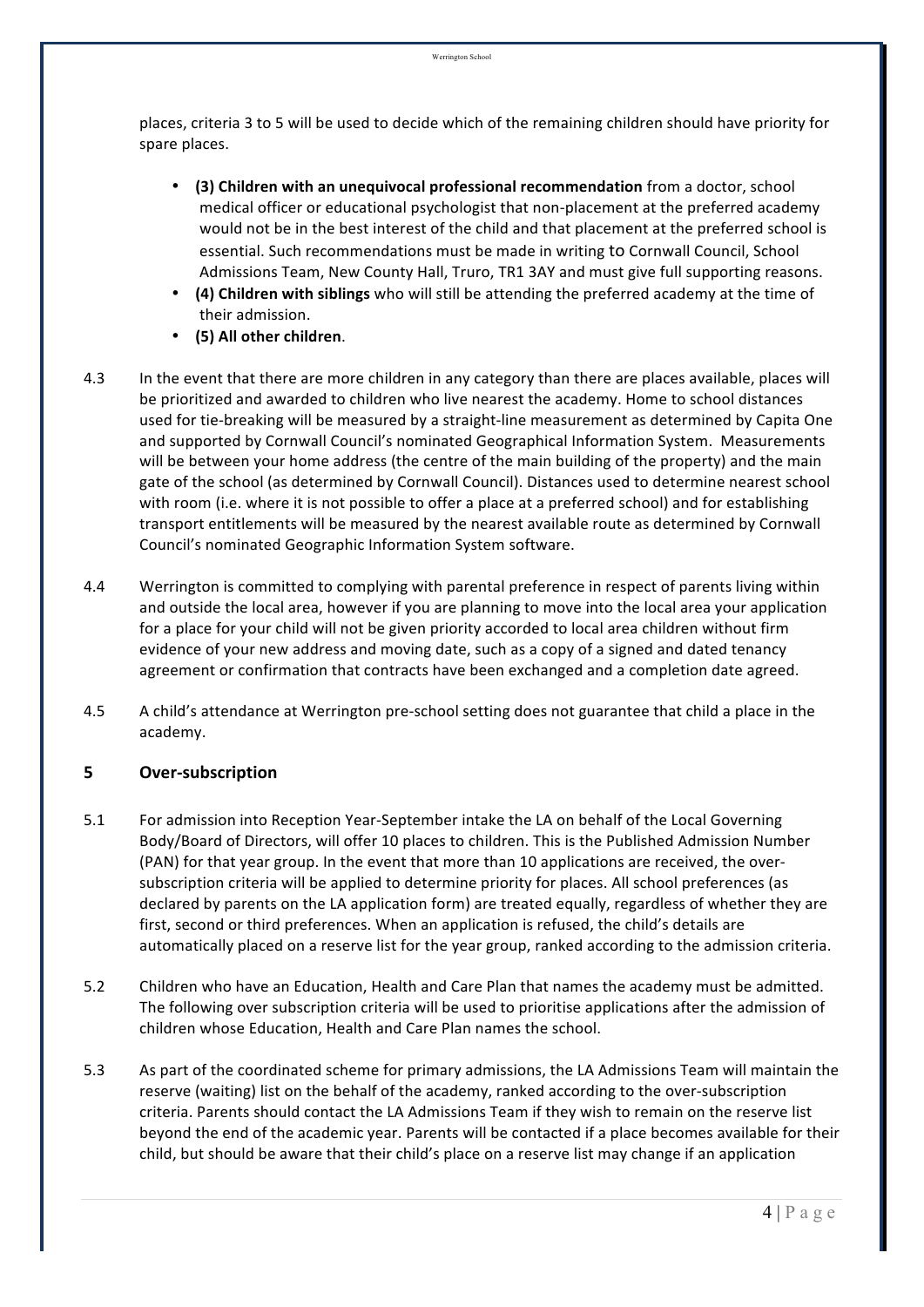subsequently received that meets a higher criterion than their own or is subject to a successful Admissions Appeal.

- 5.4 If the criteria outlined previously leave more children with an equal claim than places available, the following tie-breakers will be used:
	- (1) All other children For children, where two or more children fulfil the same criterion, priority will be given to the child who lives nearer to the preferred school.
	- **(2) Final tie-breaker** Should the tie-breakers above still leave children with an equal claim because distances are exactly the same; random allocation will be used to decide on priority. Cornwall Council's Random Allocation Protocol will be used and is available from the Council by request to the Admissions and Transport Team.

#### **6 In Year Admissions**

- 6.2 Offer of a place letters will be issued by the LA giving a start date and a period by which the place must be taken up. If a place at Werrington is offered, parents are asked to contact the academy so that the relevant paperwork may be completed, and a visit to the new class and start date can be arranged.
- 6.3 Parents wishing to visit Werrington prior to submitting an application are encouraged to do so.

#### 6.4 The address of the LA Admissions team is

• *School Admissions Team, New County Hall, Truro, TR1 3AY*

#### **7 Additional Admissions Information**

- 7.1 **Allocation to an alternative year group** If there is no place available in a child's year group; the academy will not normally allocate a place in another year group. This is not considered to be in the best interests of the child. However the Admissions Code 2014 makes it clear that the Admission authority must make decisions about placements outside the normal age group on the basis of the circumstances of each case and in the best interests of the child concerned. This decision making process will include taking account of:
	- the parents views;
	- the views of the Head of School/Executive Head Teacher of the Academy/Academy trust
	- information about the child's academic, social and emotional development;
	- where relevant the child's medical history and the views of medical professionals;
	- whether they have been previously educated out of their normal age group;
	- whether they may naturally have fallen into a lower age group if it were not for being born prematurely.
- 7.2 **Requests to transfer schools** Werrington will always discourage parents wishing to transfer a child from another local school as a result of a dispute with that school and will always request that the matter is discussed with the Head teacher of the child's current school. We believe it is better to address the problem and seek a solution rather than disrupt a child's learning because of a transfer.
- 7.3 **Equality Policy** It is our policy that families of all backgrounds shall have equal consideration relating to all aspects of the running of the academy – including admissions. Our arrangements will not disadvantage unfairly, either directly or indirectly, anyone involved in the process from a particular social or racial group, religion or belief, gender or a child with a disability or special educational needs.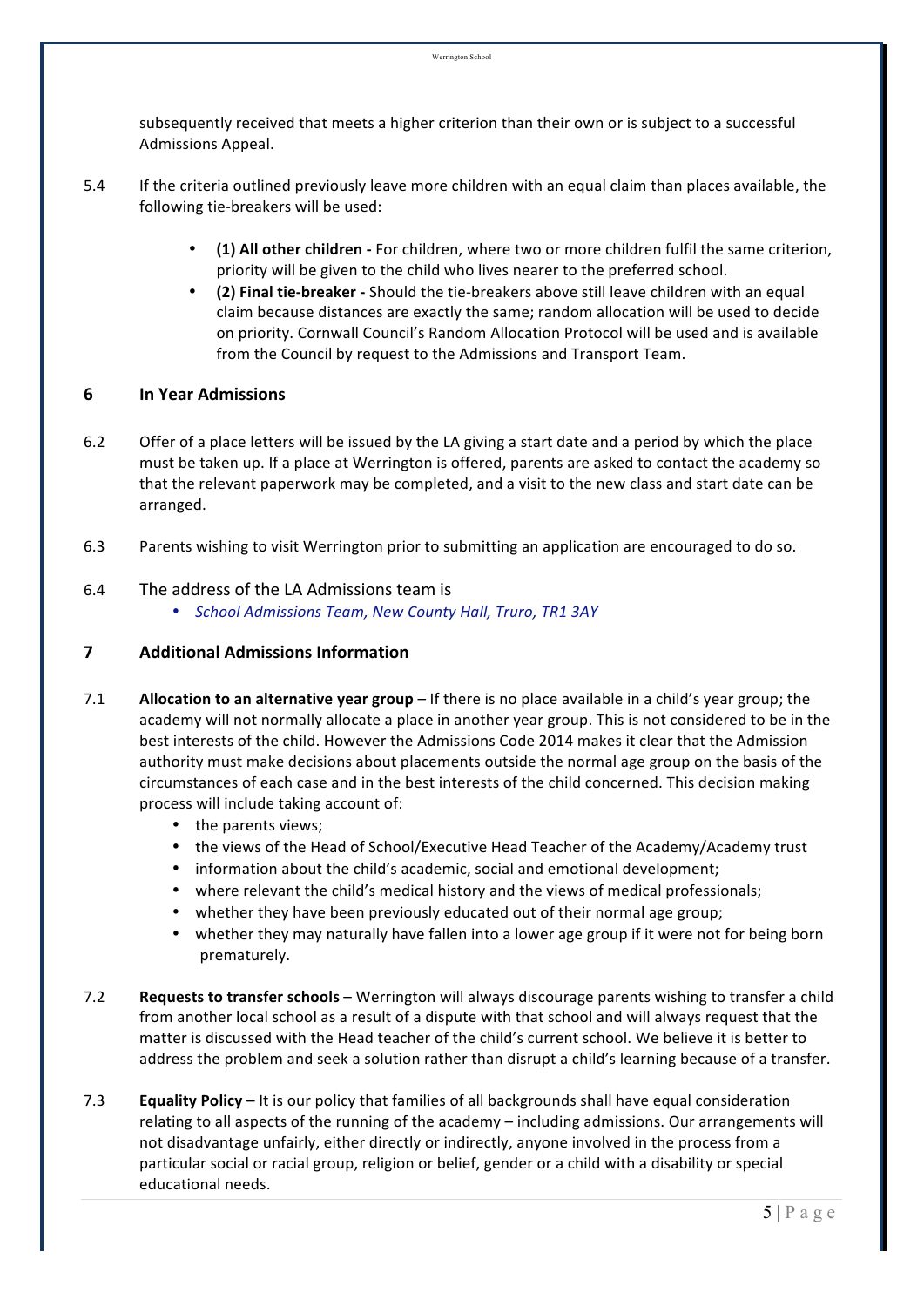7.4 **Free school transport** –For information on school transport refer to www.cornwall.gov.uk/schooltransport or contact the transport team for information

#### **8 Admission Appeals**

- 8.1 If a child is not offered a place at the academy, it will be because to do so would prejudice the education of other children by allowing the number of children in the school to increase too much in a year group.
- 8.2 If parents wish to appeal against a decision to refuse entry, they can do so by applying to the LA using forms provided by the LA and/or the academy. An independent panel (arranged by Cornwall Council on behalf of the Local Governing Body and Trust Board of Directors) considers all such appeals, and its decision is binding for all parties concerned. If the appeals panel decides that we should admit a child to whom a place had been refused, then we will accept this decision and continue to do all we can to provide the best education for all the children at our academy. (Further details for appeals are set out in the revised Code of Practice on School Admissions Appeals 2014)
- 8.3 Parents do not have a right of appeal if they have been offered a place and it is not in the year group they would like

#### **9 Infant Class Size Appeals**

- 9.1 In 1998 the School Standards and Framework Act (SSFA 1998) was passed which changed the legislation relating to infant class sizes. It is no longer permitted to exceed 30 children in an infant class with only one qualified teacher. Often a place is refused because of the infant class size rule. If appealed by a parent an independent panel will look at the decision made by the admission authority. The appeal panel can only overturn the decision to refuse a place if you are able to prove:
	- The child would have been offered a place if the admission arrangements had been properly implemented; Or
	- The child would have been offered a place if the arrangements had not been contrary to mandatory provisions in the School Admissions Code and the SSFA 1998; Or
	- The decision to refuse a place was not one which a reasonable admission authority would have made in the circumstances of the case.
- 9.2 Very few infant class size appeals are successful.
- 9.3 Under the revised national School admissions Code, additional children may be admitted under very limited exceptional circumstances. These children remain as "excepted" pupils for the time that they are in an infant class or until class numbers fall back to the current infant class size limit. The "excepted" children are:
	- Education, Health and Care Plans admitted outside the normal admission round:
	- Child in care and Previously Looked after Children/Child in care admitted outside the normal admission round;
	- Children admitted, after initial allocation of places, because of a procedural error made by the admission authority or Local Authority in the original application process;
	- Children admitted after an independent appeals panel upholds an appeal;
	- Children who move into the area outside of the normal admission round for whom there is no other available school within reasonable distance;